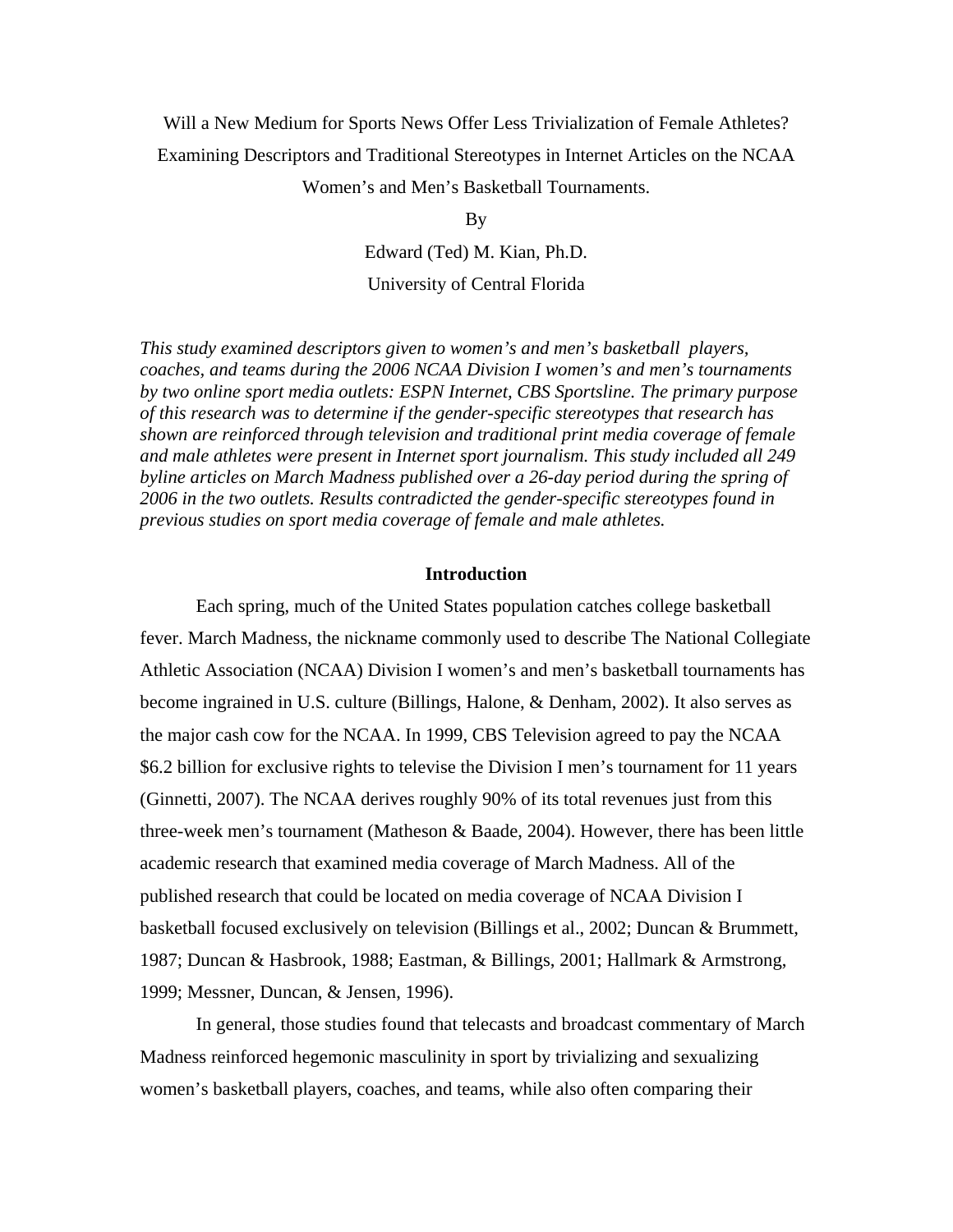abilities to men's basketball players, coaches, and teams. (Billings et al., 2002; Duncan  $\&$ Brummett, 1987; Eastman, & Billings, 2001; Hallmark & Armstrong, 1999; Messner et al., 1996). Masculine hegemony can be defined as the general acceptance of masculinity as the primary characteristic of Western society that places women in positions below men (Pedersen, 2002). Numerous scholars have noted mass media and sport are two of the forces that help preserve masculine hegemony in the Western world, while also helping to uphold antiquated definitions of gender (e.g., Davis, 1997; Harris & Clayton, 2002; Kinkema & Harris, 1998; Miloch, Pedersen, Smucker, & Whisenant, 2005).

The presence of masculine hegemony has been prevalent in research on sport media coverage of female and male athletes regardless of the type of sport, level of competition, or media outlet examined. In general, sport media provide far more coverage of men's sports than women's sports. Moreover, the limited coverage of women's sports by sport media often trivializes and minimizes the accomplishments of female athletes through qualitative portrayals, images, descriptors, and narratives regardless if examining newspaper and magazine content, or television and radio broadcasts (Bishop, 2003, Hargreaves, 1994; Kane, 1996; Messner, Duncan, & Cooky, 2003; Pedersen, Whisenant, & Schneider, 2003).

However, there is little research on media coverage of women in sport via the Internet (Real, 2006). Online sport sites are especially popular during the three weeks encompassing March Madness (Real, 2006). Nielsen/Net ratings estimated 20 million unique visitors to sport Internet sites for the primary purpose of following March Madness in 2004 (Real, 2006). However, the only published U.S. academic studies on Internet sport media coverage and gender have focused on university-sponsored Web sites (Cunningham, 2003; Sagas, Cunningham, Wigley, & Ashley, 2000). Thus, this study provided an exploratory examination on the writing styles used by online writers. However, the primary purpose of this study was to see if Internet sportswriters also reinforce masculine hegemony through the use of gender-specific stereotypes and descriptors that are prevalent in broadcast, magazine, and newspaper sport coverage (Hardin, Lynn, Walsdorf, & Hardin, 2002; Higgs, Weiller, & Martin, 2003; Urquhart & Crossman, 1999; Vincent, Imwold, Masemann, & Johnson, 2002).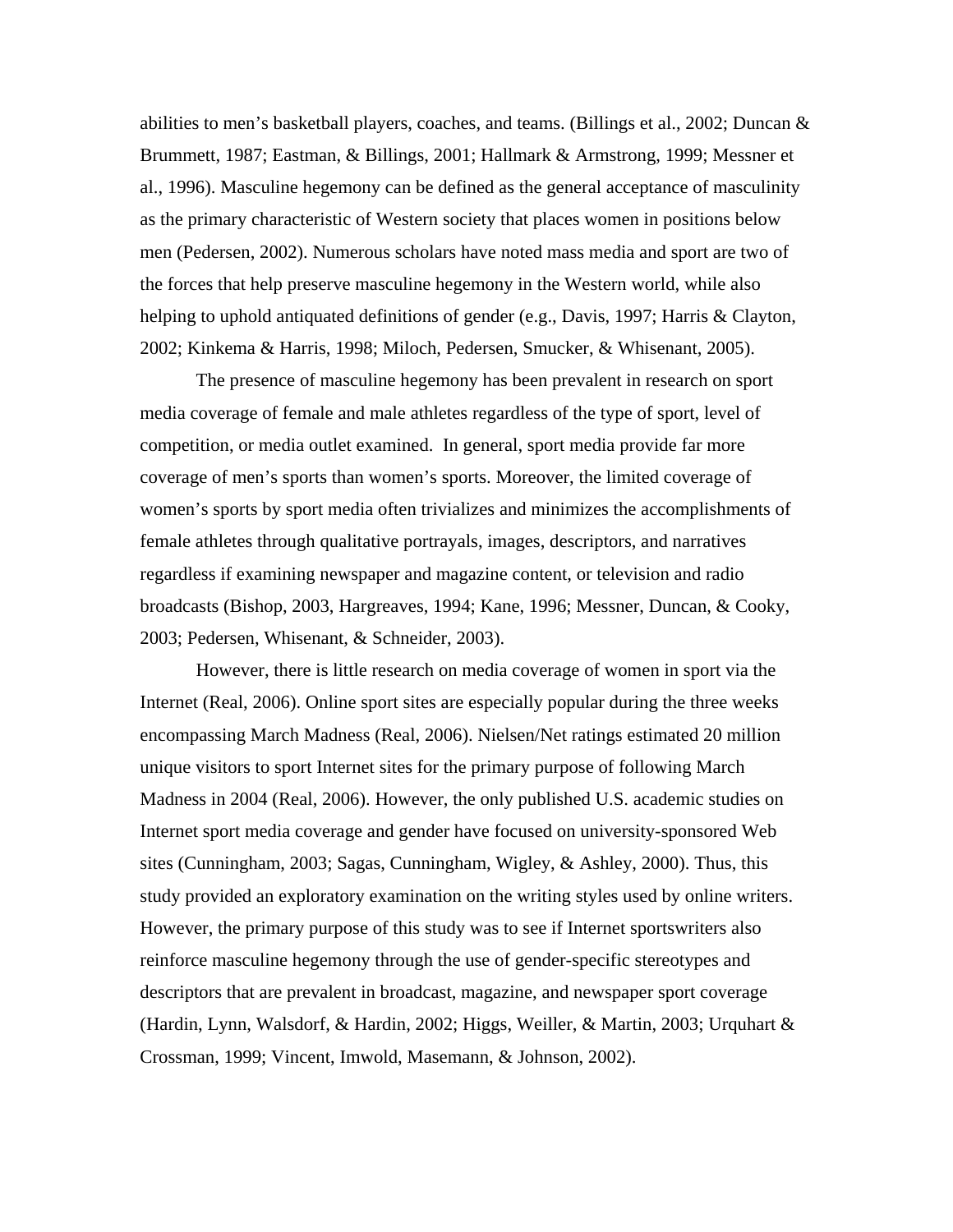#### **Internet Coverage of Female Athletes**

Research of sport coverage provided on the Internet – also called the World Wide Web – is in its infancy (Real, 2006). In fact, there is no set standard as to what qualifies as sport media coverage on the Internet. Beck and Bosshart (2003) noted the many different types of content the Web offers sports fans, including its service as an encyclopedia, a publicity vehicle for teams and athletes, and a venue for mediaconglomerates, such as ESPN and CBS, to strengthen their domination of sport media.

The only two articles produced by U.S.-based authors on Internet coverage of female athletes both centered on university-sponsored coverage of sports offered to both women and men. Cunningham (2003) found university Web Sites provided more coverage of the "gender-appropriate" sport of women's tennis than of men's tennis teams at the same schools. In contrast, Sagas et al. (2000) discovered university Internet sties provided higher quality and more detailed coverage of the gender-appropriate sport of men's baseball than the gender-inappropriate sport of women's softball.

An Australian-based study examined the American Broadcast Company's (ABC) Internet coverage of the 2000 Olympic Games. Jones (2004) found few female role models were shown on ABC's Web pages. In addition, when women were covered, masculine hegemony was reinforced as "…stereotypical descriptions often characterized adult females as emotionally vulnerable, dependant adolescents. Male athletes were never infantilized and were far less likely to be described in emotive terms."

## **Research on Media Coverage of College Basketball**

Every published research article located for this study on media coverage of women's and/or men's college basketball focused on television as the medium of distribution. In the first published research articles to examine media coverage of both college women's and men's basketball, Duncan and Brummett (1987) found broadcast commentary generally trivialized and devalued female players. Even though basketball is a team sport, broadcasters focused their analysis on individuals more for the women's game and on the physical prowess of the athletes more for the men's games (Duncan  $\&$ Hasbrook, 1988).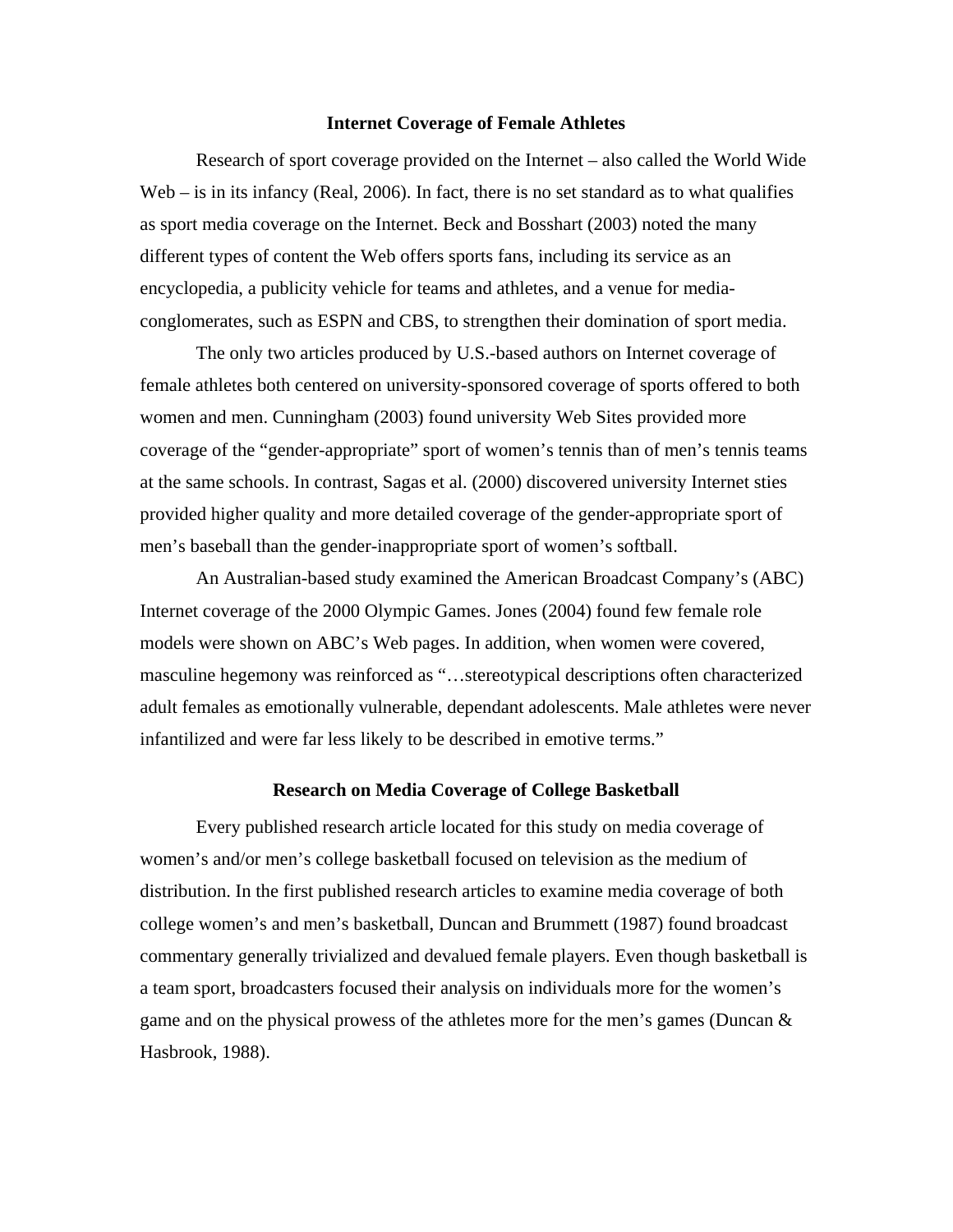In studying television broadcast commentary for the 1989 women's and men's NCAA Division I Final Fours, Messner et al. (1996) found less sexist language in the overall commentary than previous studies. However, Messner et al. (1996) still found that announcers infantilized female athletes and were ambivalent in discussing their accomplishments. Billings et al. (2002) analyzed gendered broadcast commentary of the 2000 NCAA Division I women's and men's Final Fours. Female players were more likely than male players to be evaluated for their personality, looks and appearance, and personal background. Eastman and Billings (2001) examined the impact of gender in 66 televised women's and men's college basketball games, finding announcers were more likely to make references of physical liabilities when discussing female players, particularly in reference to foot speed (Eastman & Billings, 2001).

## **Research Question**s

Two overriding research questions guided this study:

RQ1: What types of descriptors and writing styles do Internet sportswriters use when writing about NCAA Division I women's and men's basketball tournaments?

RQ2: Are the gender-specific stereotypes and descriptors found in broadcast commentary of women's and men's college basketball, as well as nearly all types of media coverage of female and male athletes, also found in online stories on March Madness?

## **Methodology**

 Every article in the population was read and coded, and a content analysis was used to determine the descriptors in Internet articles on the NCAA women's and men's basketball Division I tournaments. Content analysis is an unobtrusive or non-reactive method used by social scientists that has been applied to nearly every form of communication, such as newspapers, television and radio broadcasts, speeches, literature, etc. (Gunter, 2000; Holsti, 1969; Krippendorff, 2004). Forming a systematic coding of a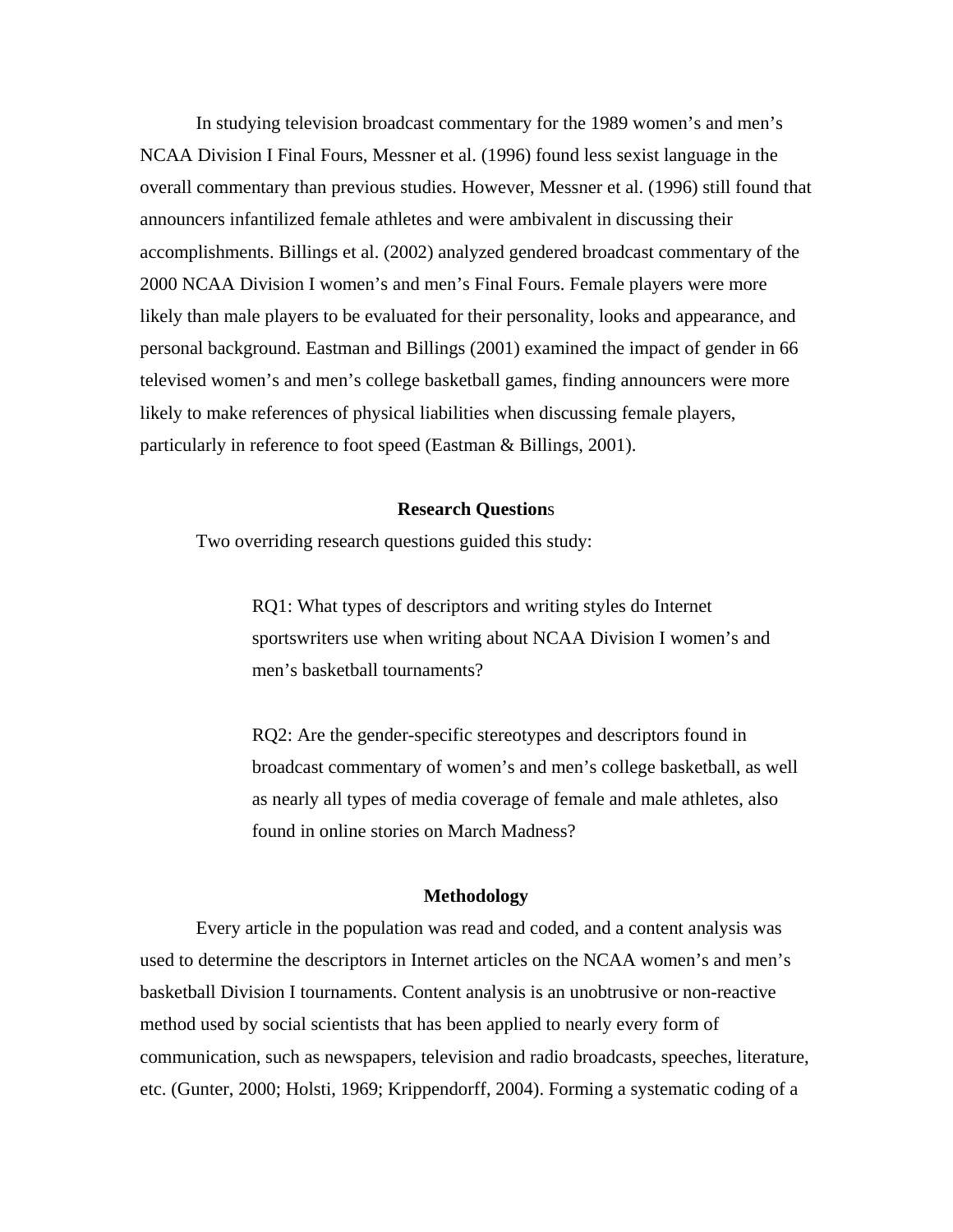text or narrative is paramount to beginning a content analysis (Kaid & Wadsworth, 1989; Krippendorff, 2004; Nuendorf, 2002; Weber, 1990). However, looking for specific examples of these textual elements could lead to differing interpretations by different researchers. Thus, many researchers (e.g., Lombard, Snyder-Duch, & Bracken, 2002; Neuendorf, 2002) argued intercoder reliability should be used in a content analysis, where two or more coders are used to assure results are not the subjective interpretations of one researcher.

## **Sampling Selection**

Despite the popularity of March Madness, most online sport publications do not staff all or even a majority of the games due to financial considerations, opting instead to publish stories or articles produced by national wire services, such as the Associated Press. As shown in Table 1, the most popular sport Web site among online visitors is the ESPN Internet network, with an average of nearly 16 million unique visitors per month (ComScore Network, 2005). As the most popular sport Internet site and since its television network has the telecast rights to all of the NCAA Division I women's basketball tournament, ESPN was chosen as one of the two Internet sites to examine for March Madness coverage in this study.

| <b>Rank</b> | <b>Internet Website</b>     | Unique Visitors (in millions) April 2005 |
|-------------|-----------------------------|------------------------------------------|
| 1.          | ESPN.com                    | 15,994                                   |
| 2.          | MLB.com                     | 11,242                                   |
| 3.          | Fox Sports on MSN           | 11,237                                   |
| 4.          | <b>Yahoo!</b> Sports        | 9,456                                    |
| 5.          | NFL Internet Group          | 7,898                                    |
| 6.          | <b>AOL</b> Sports           | 7,578                                    |
| 7.          | SI.com                      | 5,393                                    |
| 8.          | SportsLine.com              | 5,067                                    |
| 9.          | <b>NBA Internet Network</b> | 4,744                                    |
| 10.         | NASCAR.com                  | 4,143                                    |

Table 1 The 10 Most Popular U.S. Sport Internet Sites (ComScore Network, 2005)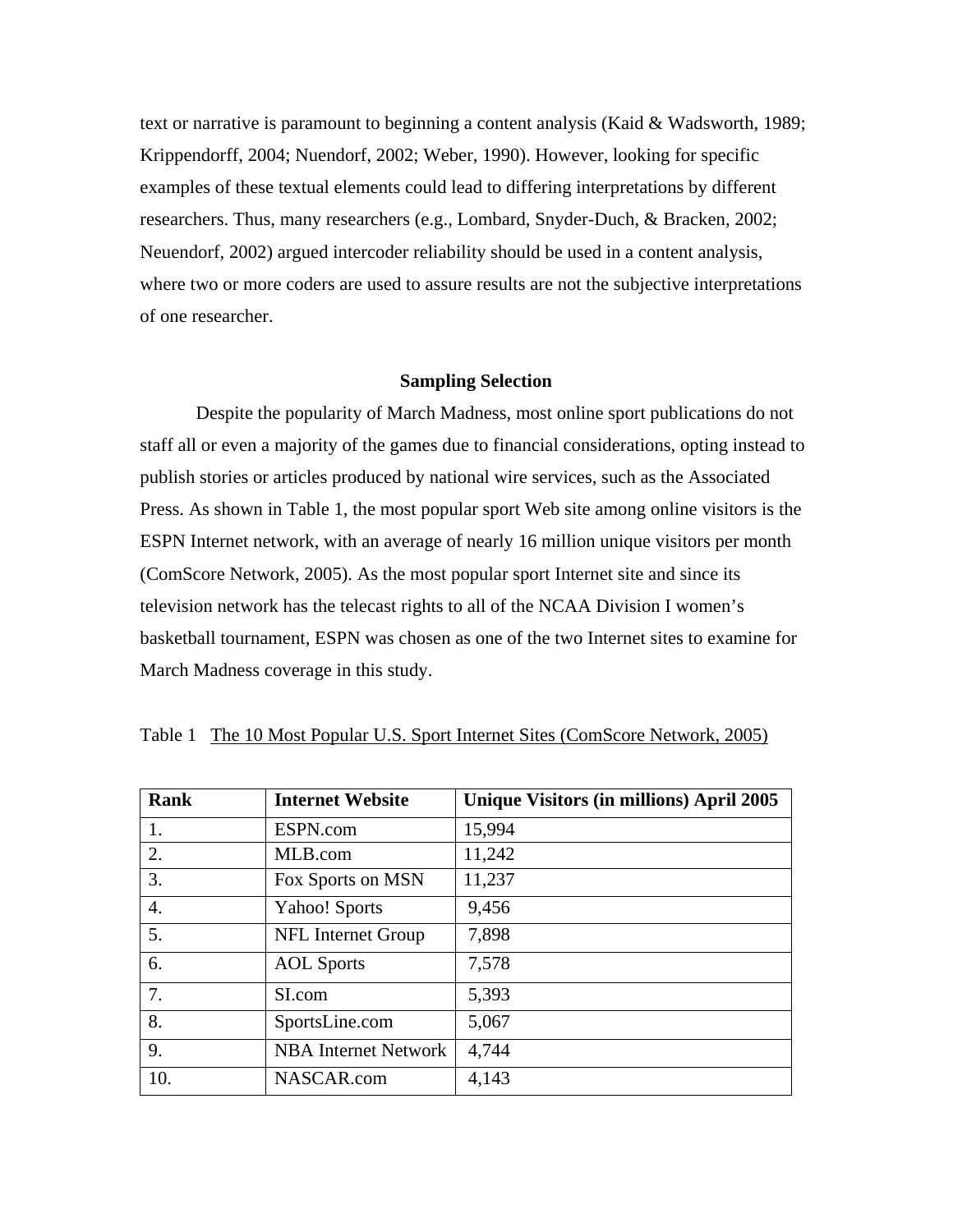The other Web Site examined for this research was SportsLine.com, which had more than 1 million unique visitors log onto its Web pages devoted to the 2004 NCAA Division I men's basketball tournament (Real, 2006). Even though this Site ranked only eighth among the most popular Internet sport sites (ComScore Network, 2005), CBS SportsLine was selected because it is affiliated with CBS Sports television, the official home of the NCAA Division I men's basketball tournament.

# **Units of Analysis**

This research included ESPN Internet and CBS SportsLine articles on March Madness published after 6 p.m. on March 12 up until 7:59 a.m. on April 6, 2006. These articles included game stories, game previews, notebooks, columns, summaries, news stories on the tournament or its players/teams, tournament trend stories, as well as features on players, teams, and coaches included in the tournament. The entire population of articles falling under these parameters published in both media outlets over this 26-day period were examined in this research. Articles or portions of articles on other tournaments in college basketball or stories outside of the scope of the tournaments were not examined. The primary coder and lead author of this study, a former professional sport journalist for 10 years with internet journalism experience, determined which stories focused on the NCAA Division I tournaments for this analysis before any coding procedures were undertaken.

Nearly all college basketball articles with bylines (name of an author) from the selected outlets were included in this study. Articles not attributed to individual authors, such as those generated from wire services and press releases, were not examined. Without having spatial limitations, Internet sites, including CBS SportsLine, often publish hundreds of non-attributed stories and press releases each day. Only the text of articles was coded in the a priori coding. Scouting reports, Web blogs, chat board discussions, and posted feedback left for authors on Internet articles were not included in this study. Stories from the two Internet outlets published under the sports heading, under the men's college basketball heading, and under the women's college basketball heading, as well as the NCAA tournament sections under both Web Sites, were examined. Both Internet Sites were thoroughly checked twice daily for new articles. Attempts were made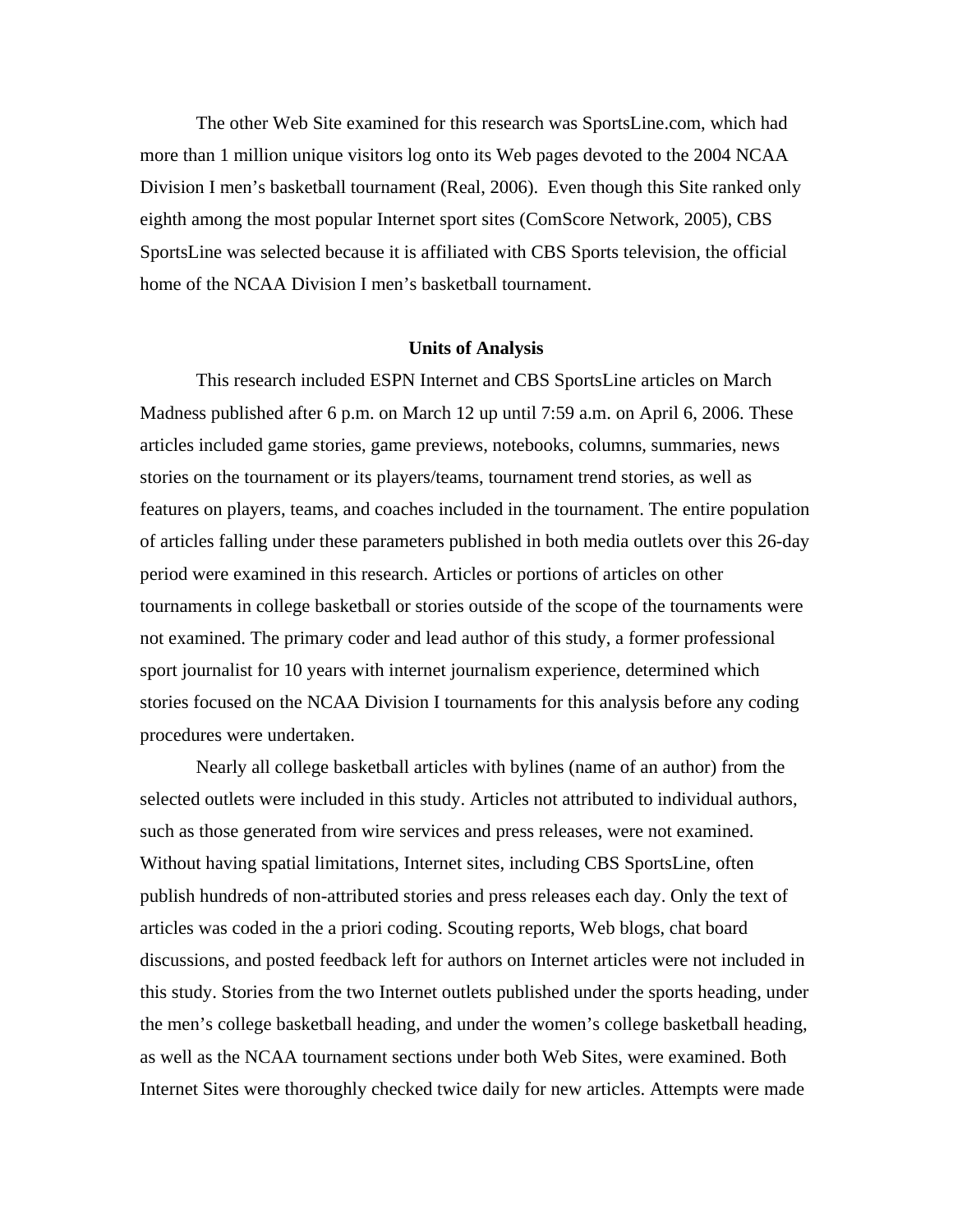to access any articles related to the women's or men's tournaments by checking under multiple-page headings and looking under columnists' archives. Included among the online articles for examination were subscriber-only stories or inside members' articles. Subscriptions allowing access to all content for both Internet sites were obtained for the duration of this research. This was paramount to this research, since most articles by ESPN Internet staff columnists are only accessible to ESPN.com subscribers.

## **Coding Procedures**

In creating a priori categories to examine for gender-specific descriptors in Internet media coverage of female and male basketball players, coaches, and teams, this content analysis followed some of the procedures employed by previous sport media researchers (Harris & Clayton, 2002; Lumpkin & Williams, 1991; Vincent, Pedersen, Whisenant, & Massey, 2007). The text of articles were coded for the following descriptive categories: (1) physical appearance, sexuality, attire; (2) athletic prowess, strength; (3) athletic weaknesses, limitations; (4) positive skill level, accomplishments; (5) negative skill level, failures; (6) family role, personal relationships; (7) psychological strengths, emotional strengths; (8) psychological weaknesses, emotional weakness; (9) humor.

Sport statistical information was not coded unless it included a descriptor. Therefore, even though it may seem impressive a player had nine rebounds in a game; this stat line was not included for examination unless a writer used a descriptor to describe the stat line such as "a dominating nine rebounds." Depending on the team and player, someone recording nine rebounds in a game could be considered a career night or an average performance. Therefore, one of the goals of this study was to examine how writers or the individuals they quoted described specific performances.

Previous media content analyses indicated articles would be more likely to describe female athletes with descriptors on their physical appearance/attire, family role/personal relationships, athletic weaknesses/limitations, negative skill level/failures, psychological/emotional weakness, or by adding humor. In contrast, previous research indicated writers would be more likely to describe male athletes with descriptions of their athletic prowess/strength, positive skill level/accomplishments, and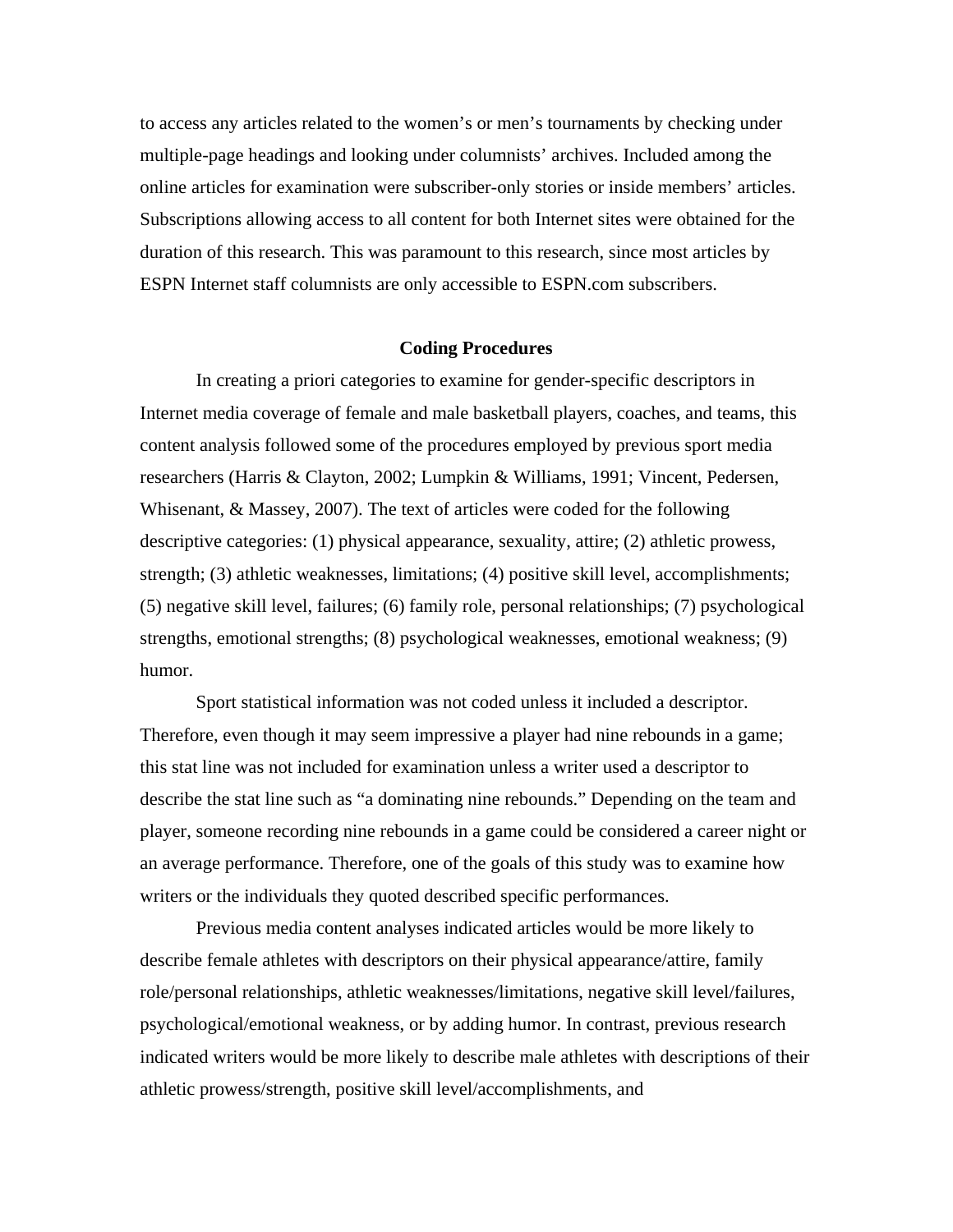psychological/emotional strength (Billings et al., 2002; Elueze & Jones, 1998; Harris & Clayton, 2002; Messner et al., 2003; Messner et al., 1996; Vincent, 2004; Vincent et al., 2007).

# **Intercoder Reliability**

A second coder was used for the initial examination of all articles in this content analysis to add intercoder reliability; thus assuring results were not the subjective interpretation of a single researcher (Krippendorff, 2004; Neuendorf). In a mini-pilot study/training session for this content analysis, both coders examined 10 selected articles on women's and men's basketball from three Florida newspapers. For the pilot study, the two researchers only coded for nine set categories: (1) physical appearance, attire; (2) athletic prowess, strength; (3) athletic weaknesses, limitations; (4) skill level, accomplishments; (5) family role, personal relationships; (6) heterosexuality; (7) psychological, emotional strength; (8) psychological, emotional weakness; (9) humor.

Scholars argued intercoder reliability in content analyses should be near 90% (Carey, Morgan, &, Oxtoby, 1996). Intercoder agreement between the two researchers in the pilot study was 90% or higher for eight of the nine a priori coding categories. The only problems emerging from the pilot study were difficulties in coding passages under the heading heterosexuality, as the two researchers agreed on less than 50% of the codes under this category. In addition, even after discussion, neither researcher was able to separate heterosexuality as a code for any passage in the examined texts from the code of family role, personal relationships. Therefore, the coding category for heterosexuality was not used in this study.

Following the pilot study, a total of eight categories remained, although a ninth was added before coding to differentiate between positive and negative connotations under the category for skill level/accomplishments. In addition, the lead researcher decided to add a separate sub-category under physical appearance/attire that dealt more with the type of athletic information often found in sport stories and game programs. For example, one could argue that passages written about an "undersized team" or a "tall shooting guard" should fall under physical appearances/attire. However, this study was more interested in uncovering classic examples of physical appearances and/or attire,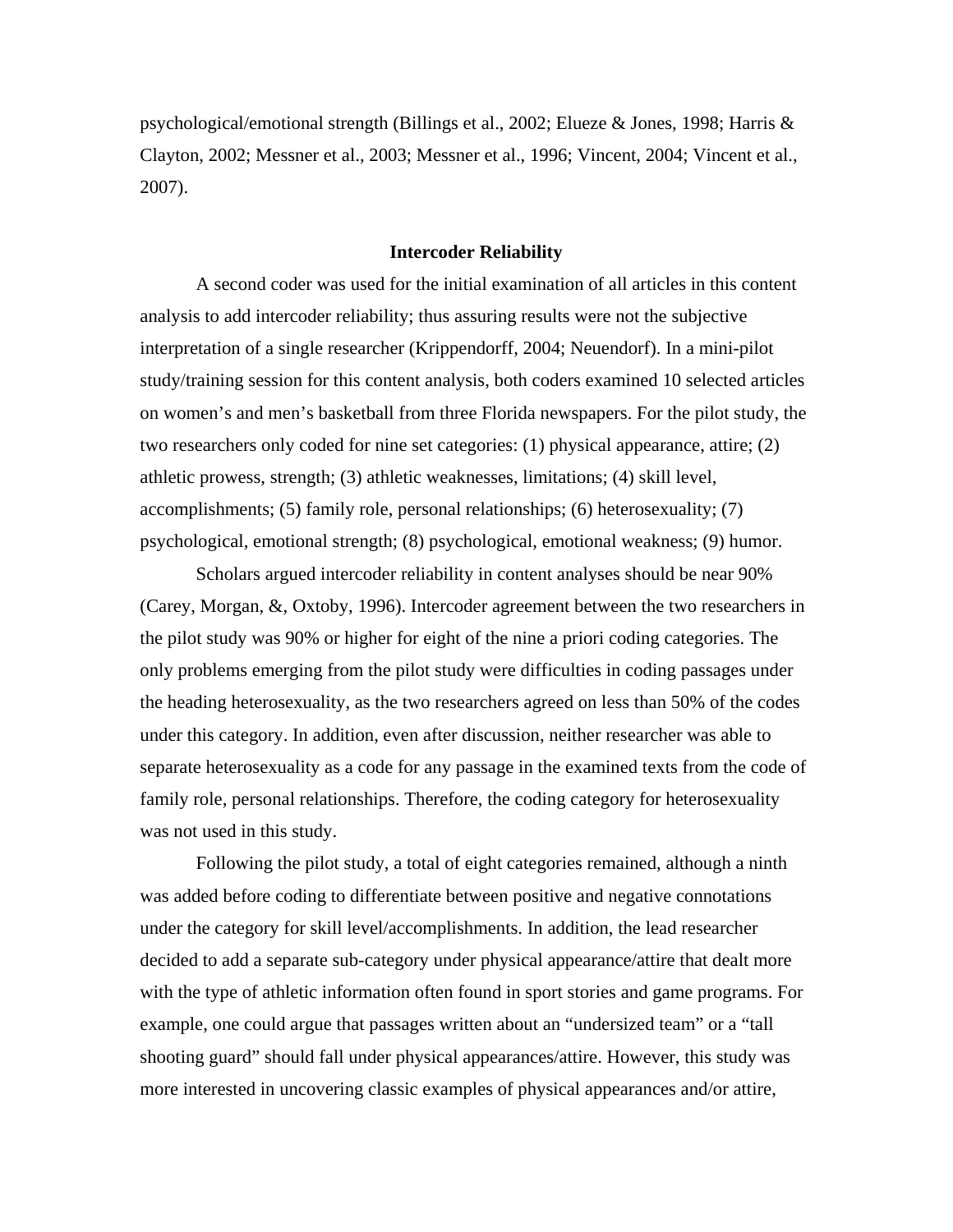such as writing that a player had "pretty, blonde hair" or "wore a suit and tie" to the arena.

## **Data Analysis**

After completing all of the initial coding for descriptors independent of each other, the two coders met for a total of seven days over three different periods to discuss their findings. When there was a disagreement between coders on how a passage in an article should be coded, this passage was not used for examination in this study.

#### **Results**

First, this section presents results from the total number of articles with bylines published by each media outlet under each area of study. Results from the a priori coding include the total number of descriptors for each category and the mean number of codes per each category examined. No tests for statistical significance were included in this research, because the entire population of March Madness articles published in these four outlets were examined. A total of 8,001 codes were identified by at least one of the two coders. However, 657 codes were identified by only one coder and not agreed upon by the other coder. They were discarded from the study, leaving a total 7,344 codes for the 249 articles. Thus, the intercoder reliability rate was 91.8%.

## **General Results**

 A total of 249 Internet articles on March Madness were examined from the selected media outlets as shown in Table 2. From the entire population of articles, 68.3% (n=170) were published on ESPN Internet. Articles on men's basketball accounted for 72.3% of the population (n=180). ESPN Internet published 92.8% of all articles on the women's tournament from the two outlets. A total of 64 (37.6%) of 170 articles from ESPN Internet were on the women's tournament, while just 6.3% of CBS SportsLine articles focused on the women's tournament.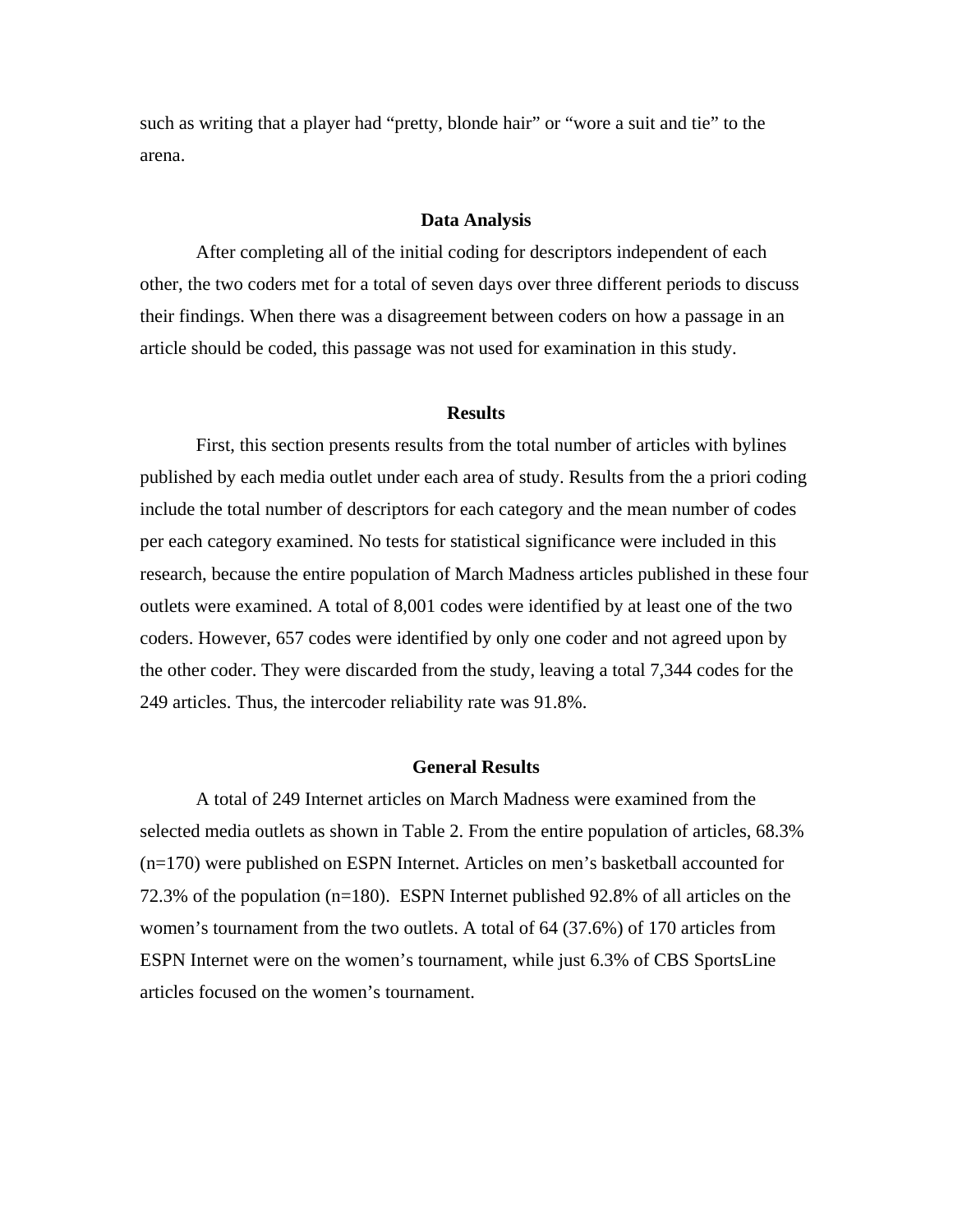|                               | <b>CBS</b> SportsLine | <b>ESPN Internet</b> | <b>Total Internet</b> |
|-------------------------------|-----------------------|----------------------|-----------------------|
|                               |                       |                      |                       |
| Number of Articles on         | 74                    | 106                  | 180                   |
| Men's Basketball              |                       |                      |                       |
| % of Articles on Men's Bkb.   | 93.7%                 | 62.4%                | 72.3%                 |
| Number of Articles on         | 5                     | 64                   | 69                    |
| Women's Basketball            |                       |                      |                       |
| % of Articles on Women's Bkb. | 6.3%                  | 37.6%                | 27.7%                 |
| Articles on both Genders      | 0                     | $\theta$             | $\theta$              |
| % of Articles on Both Genders | 0%                    | $0\%$                | $0\%$                 |
| <b>Total Articles</b>         | 79                    | 170                  | 249                   |
| % of Total Articles           | 31.7%                 | 68.3%                | 100%                  |

Table 2 Focus for all Internet Articles by Media Outlet

# **Results from a Priori Coding for Descriptors**

 Table 3 displays results for all descriptors, including quotes, from the 249 total articles in the population. Overall, articles were far more likely to include positive descriptors on the athleticism, skill level, and accomplishments of athletes, coaches, and teams than negative descriptors. Including quotes, positive descriptors on athleticism, or skill level accounted for 72% of all descriptors on athleticism or skill level.

The online sources averaged 29.5 codes for each article. Columns, player analysis, game breakdowns, and personal opinions of the writers were common in the Internet articles examined. The average codes for all CBS SportsLine and ESPN Internet articles were similar in many categories as shown in Table 3. However, ESPN Internet writers were more than twice as likely to include descriptors of family roles/personal relationships per article than CBS SportsLine writers, who used nearly twice as many descriptors per article on sport lingo for personal appearance, such as writing "undersized forward" or "extremely tall front line."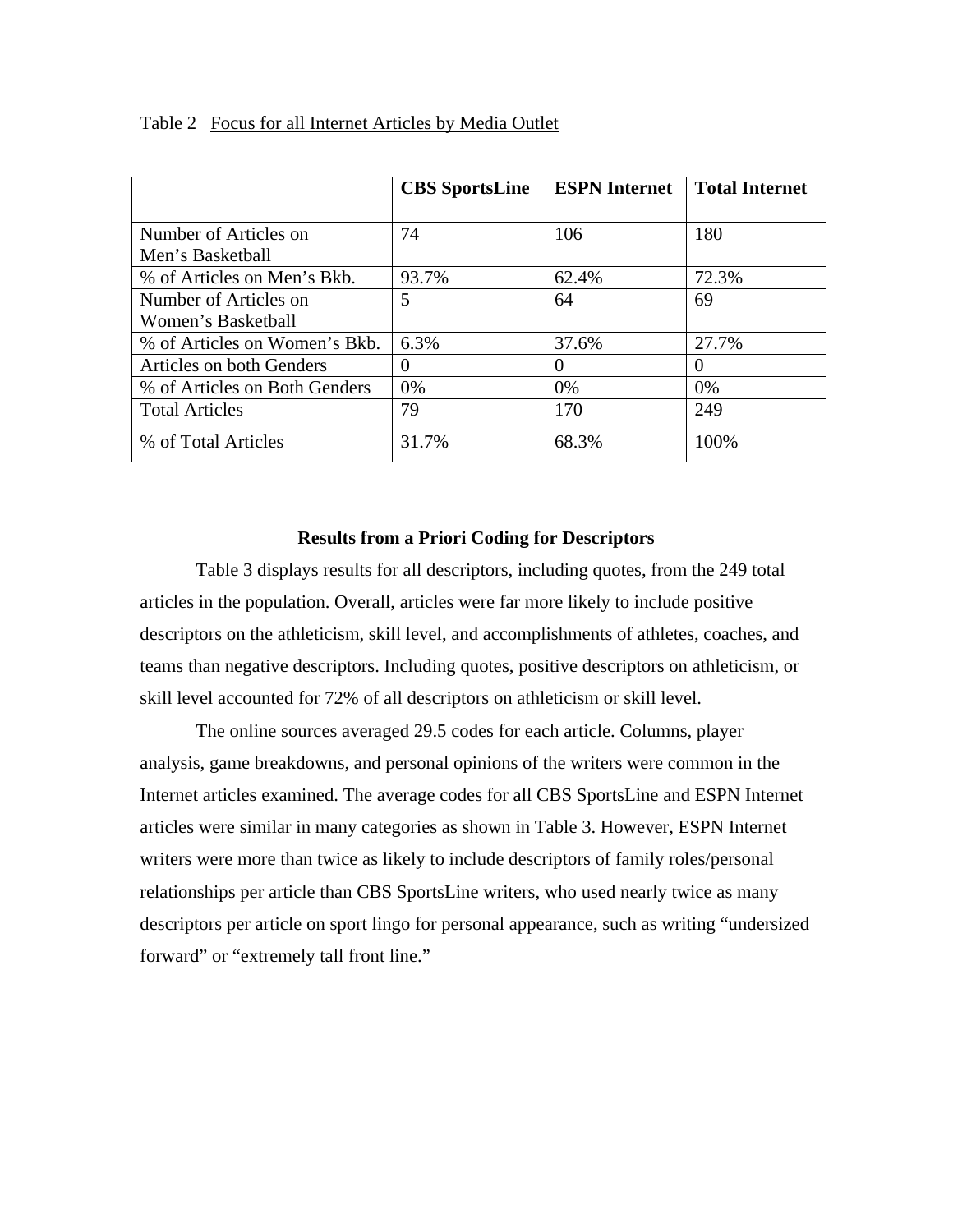| Category                      | <b>ESPN</b> Internet |             | <b>CBS</b> SportsLine |             | <b>All Internet</b> |             |
|-------------------------------|----------------------|-------------|-----------------------|-------------|---------------------|-------------|
|                               | 170 Articles         |             | <b>79 Articles</b>    |             | 249 Articles        |             |
|                               | <b>Total</b>         | <b>Mean</b> | <b>Total</b>          | <b>Mean</b> | <b>Total</b>        | <b>Mean</b> |
| Physical Appearance,          | 275                  | 1.6         | 109                   | 1.4         | 384                 | 1.5         |
| Attire                        |                      |             |                       |             |                     |             |
| Physical Appearance,          | 39                   | 0.2         | 6                     | 0.1         | 45                  | 0.2         |
| Attire (in quotes)            |                      |             |                       |             |                     |             |
| <b>Physical Appearance</b>    | 207                  | 1.2         | 171                   | 2.2         | 378                 | 1.5         |
| Sport Lingo                   |                      |             |                       |             |                     |             |
| Physical Appearance           | 17                   | 0.1         | 6                     | 0.1         | 23                  | 0.1         |
| Sport Lingo (in quotes)       |                      |             |                       |             |                     |             |
| <b>Athletic Prowess</b>       | 1,089                | 6.4         | 473                   | 6.0         | 1,562               | 6.3         |
| Athletic Prowess (in          | 120                  | 0.7         | 93                    | 1.2         | 213                 | 0.9         |
| quotes)                       |                      |             |                       |             |                     |             |
| Athletic                      | 427                  | 2.5         | 201                   | 2.5         | 628                 | 2.5         |
| Weaknesses/Limitations        |                      |             |                       |             |                     |             |
| Athletic Weaknesses/Lim.      | 51                   | 0.3         | 50                    | 0.6         | 101                 | 0.4         |
| (in quotes)                   |                      |             |                       |             |                     |             |
| Skill Level/                  | 1,371                | 8.1         | 507                   | 6.4         | 1,878               | 7.5         |
| $A \neq P$                    |                      |             |                       |             |                     |             |
| Skill Level/                  | 232                  | 1.4         | 121                   | 1.5         | 353                 | 1.4         |
| Accomplishments-              |                      |             |                       |             |                     |             |
| Positive (in quotes)          |                      |             |                       |             |                     |             |
| Skill Level/Failures-         | 490                  | 2.9         | 223                   | 2.8         | 713                 | 2.9         |
| Negative                      |                      |             |                       |             |                     |             |
| Skill Level/Failures-         | 75                   | 0.4         | 32                    | 0.4         | 107                 | 0.4         |
| Negative (in quotes)          |                      |             |                       |             |                     |             |
| Family Role/ Personal         | 236                  | 1.4         | 50                    | 0.6         | 286                 | 1.1         |
| Relationships                 |                      |             |                       |             |                     |             |
| Family Role/Personal          | 100                  | 0.6         | 21                    | 0.3         | 121                 | 0.5         |
| Relationships (in quotes)     |                      |             |                       |             |                     |             |
| Psychological/Emotional       | 185                  | 1.1         | 74                    | 0.9         | 259                 | 1.0         |
| Strength                      |                      |             |                       |             |                     |             |
| Psychological/Emotional       | 70                   | 0.4         | 33                    | 0.4         | 103                 | 0.4         |
| Strength (in quotes)          |                      |             |                       |             |                     |             |
| Psychological/Emotional       | 63                   | 0.4         | 52                    | 0.7         | 115                 | 0.5         |
| Weakness                      |                      |             |                       |             |                     |             |
| Psychological/Emotional       | 21                   | 0.1         | 7                     | 0.1         | 28                  | 0.1         |
| Weakness (in quotes)          |                      |             |                       |             |                     |             |
| Humor                         | 31                   | 0.2         | 15                    | 0.1         | 46                  | 0.2         |
| Humor (in quotes)             | $\mathbf{1}$         | $0.0\,$     | $\mathbf{0}$          | $0.0\,$     | 1                   | $0.0\,$     |
| <b>Total for all Articles</b> | 5,100                | 30.0        | 2,244                 | 28.4        | 7,344               | 29.5        |

Table 3 Total Codes for all Internet Articles Based on Outlet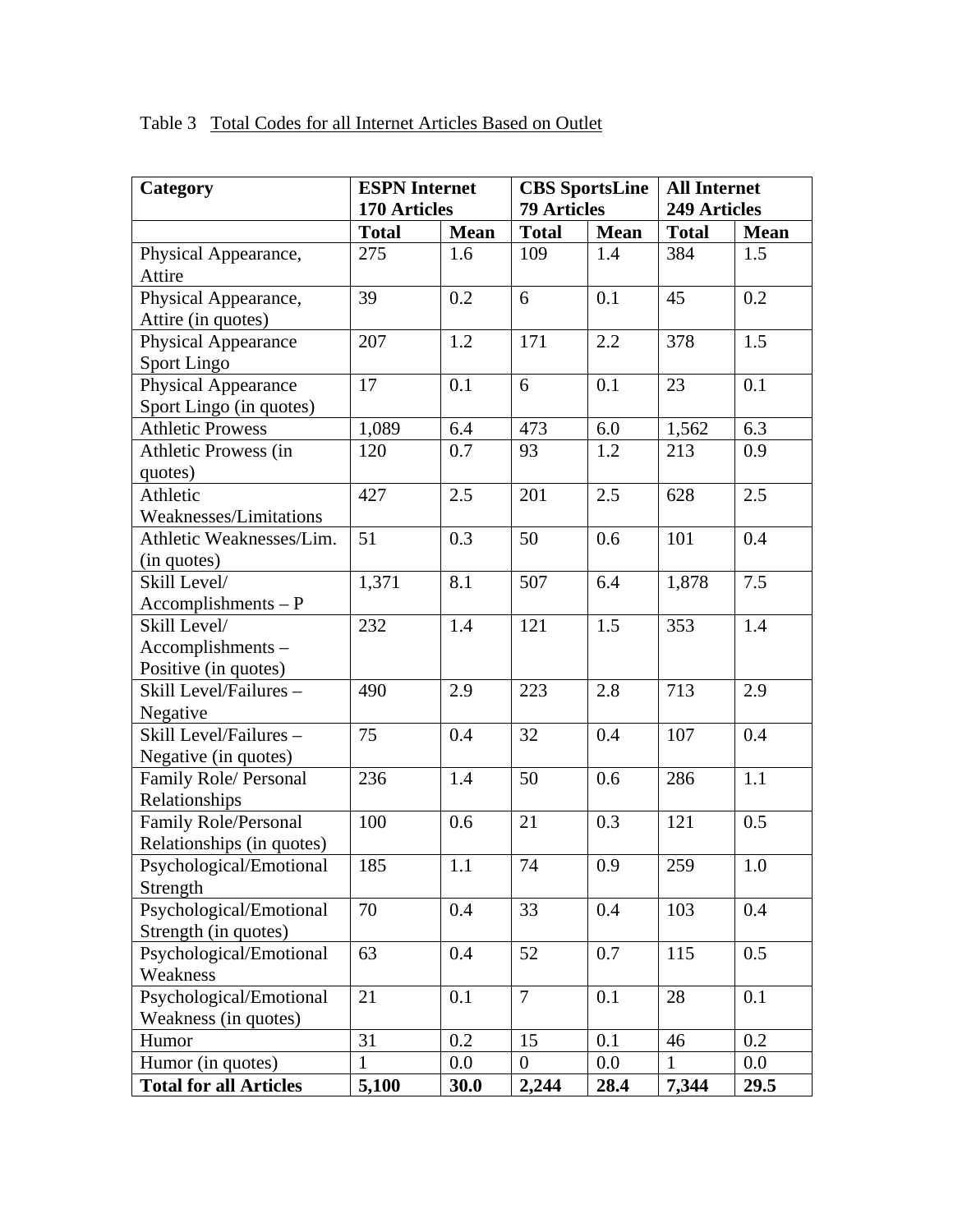Results based on focus for CBS SportsLine articles are shown in Table 4. Within articles on CBS SportsLine, stories on men's basketball were far more likely to include descriptors of athletic prowess/strength than those on women's basketball. Of course the few number of total CBS SportsLine articles on the women's basketball tournaments (n=5) limits comparisons.

| Category                                                 | <b>Men's Basketball</b><br><b>74 Articles</b> |             | Women's Bkb.<br><b>5</b> Articles |             | <b>All CBS SL</b><br><b>79 Articles</b> |             |
|----------------------------------------------------------|-----------------------------------------------|-------------|-----------------------------------|-------------|-----------------------------------------|-------------|
|                                                          | <b>Total</b>                                  | <b>Mean</b> | <b>Total</b>                      | <b>Mean</b> | <b>Total</b>                            | <b>Mean</b> |
| Physical Appearance,<br>Attire                           | 105                                           | 1.4         | $\overline{4}$                    | 0.8         | 109                                     | 1.4         |
| Physical Appearance,<br>Attire (in quotes)               | $\overline{5}$                                | 0.1         | $\mathbf{1}$                      | 0.2         | 6                                       | 0.1         |
| <b>Physical Appearance</b><br>Sport Lingo                | 165                                           | 2.2         | 6                                 | 1.2         | 171                                     | 2.2         |
| Physical Appearance<br>Sport Lingo (in quotes)           | 6                                             | 0.8         | $\overline{0}$                    | 0.0         | 6                                       | 0.1         |
| <b>Athletic Prowess</b>                                  | 464                                           | 6.3         | 9                                 | 1.8         | 473                                     | 6.0         |
| Athletic Prowess (in<br>quotes)                          | 90                                            | 1.2         | $\overline{3}$                    | 0.6         | 93                                      | 1.2         |
| Athletic<br>Weaknesses/Limitations                       | 190                                           | 2.6         | 11                                | 2.2         | 201                                     | 2.5         |
| Athletic Weaknesses/Lim.<br>(in quotes)                  | 45                                            | 0.6         | 5                                 | 1.0         | 50                                      | 0.6         |
| Skill Level/<br>Accomplishments-<br>Positive             | 478                                           | 6.5         | 29                                | 5.8         | 507                                     | 6.4         |
| Skill Level/<br>Accomplishments-<br>Positive (in quotes) | 114                                           | 1.5         | $\overline{7}$                    | 1.4         | 121                                     | 1.5         |
| Skill Level/Failures -<br>Negative                       | 212                                           | 2.9         | 11                                | 2.2         | 223                                     | 2.8         |
| Skill Level/Failures -<br>Negative (in quotes)           | 30                                            | 0.4         | $\overline{2}$                    | 0.4         | 32                                      | 0.4         |
| Family Role/ Personal<br>Relationships                   | 49                                            | 0.7         | $\overline{1}$                    | 0.2         | 50                                      | 0.6         |
| <b>Family Role/Personal</b><br>Relationships (in quotes) | 18                                            | 0.2         | $\overline{3}$                    | 0.6         | 21                                      | 0.3         |
| Psychological/Emotional<br>Strength                      | 70                                            | 0.9         | $\overline{4}$                    | 0.8         | 74                                      | 0.9         |

# Table 4 Total Codes for all CBS SportsLine Articles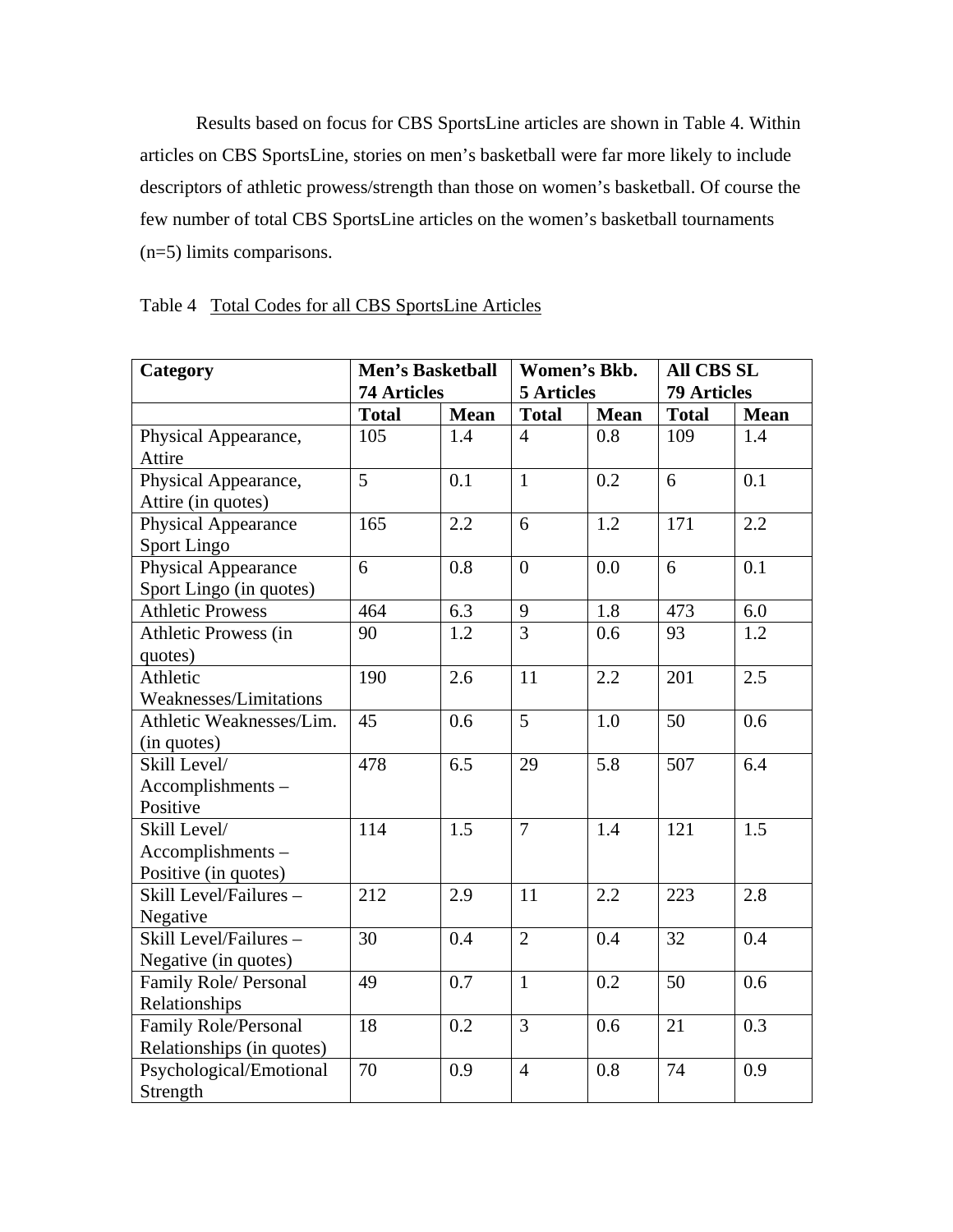| Psychological/Emotional       | 32    | 0.4  |          | 0.2  | 33    | 0.4  |
|-------------------------------|-------|------|----------|------|-------|------|
| Strength (in quotes)          |       |      |          |      |       |      |
| Psychological/Emotional       | 47    | 0.6  |          | 1.0  | 52    | 0.7  |
| Weakness                      |       |      |          |      |       |      |
| Psychological/Emotional       |       | 0.1  | $\theta$ | 0.0  |       | 0.1  |
| Weakness (in quotes)          |       |      |          |      |       |      |
| Humor                         | 15    | 0.2  | 0        | 0.0  | 15    | 0.1  |
| Humor (in quotes)             |       | 0.0  | 0        | 0.0  |       | 0.0  |
| <b>Total for all Articles</b> | 2,142 | 28.9 | 102      | 20.4 | 2.244 | 28.4 |

Table 5 displays the a priori coding results for ESPN Internet articles based on focus. ESPN Internet articles on men's basketball included an average of more than 3.5 times as many descriptors on physical appearances/attire and personal roles/family relationships than women's basketball articles published on ESPN Internet. Excluding descriptors in quotes, positive skill level/accomplishments were more prevalent in women's basketball articles than men's basketball articles on ESPN Internet.

In examining the a priori coding results between online media outlets as shown in Tables 4 and 5, women's basketball articles on ESPN Internet included an average of nearly three times as many codes per article on physical strengths/athletic prowess than CBS SportsLine articles on women's basketball. Once again, though, the small number of women's basketball articles (n=5) published on CBS SportsLine limits comparisons on women's basketball coverage between the two outlets. Coding results on men's basketball between the two online media outlets were remarkably similar. However, men's basketball stories on ESPN Internet included an average of nearly three times as many codes per article on family roles/personal relationships than those published on CBS SportsLine.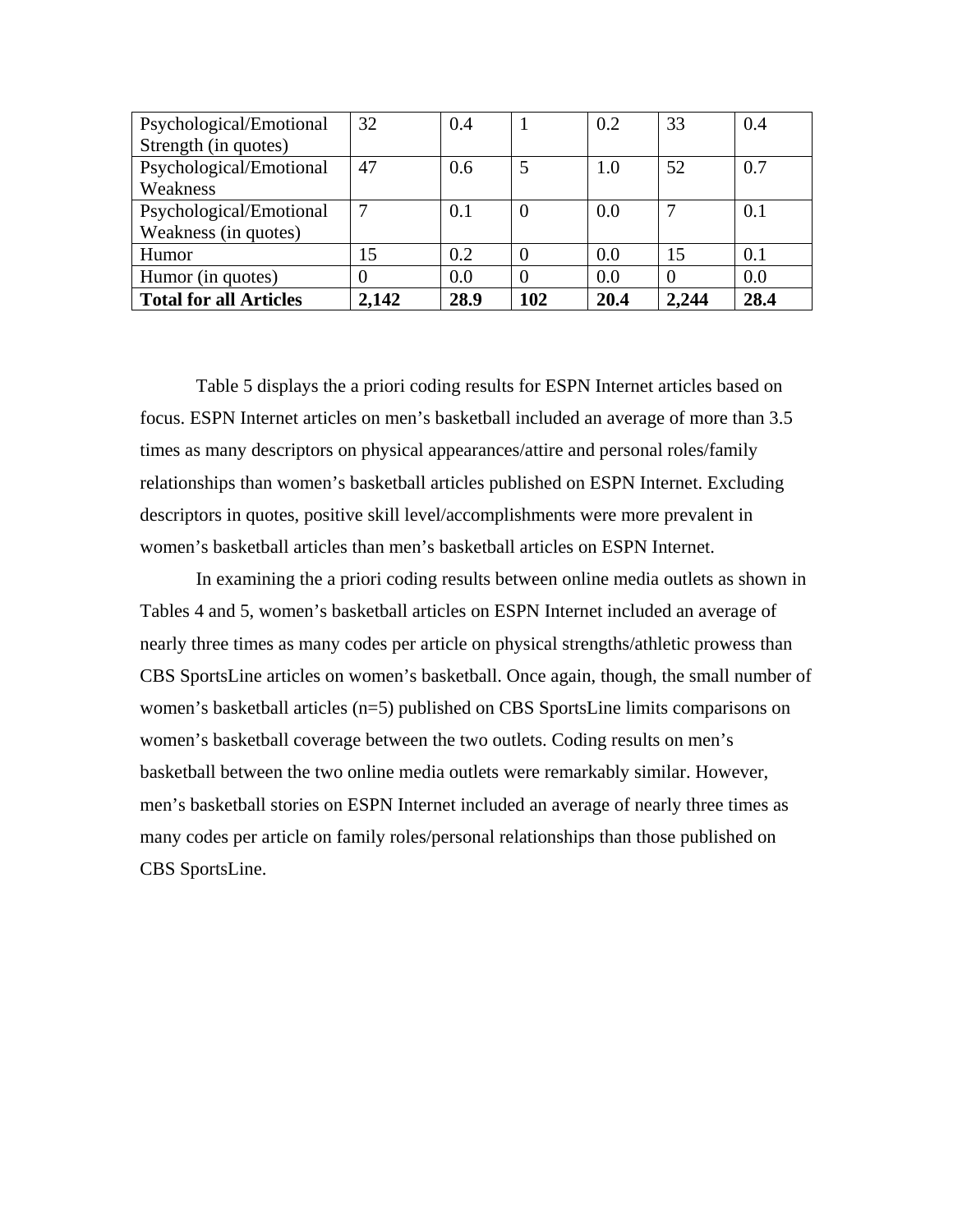| Table 5 Total Codes for all ESPN Internet Articles |
|----------------------------------------------------|
|----------------------------------------------------|

| Category                      | <b>Men's Basketball</b> |             | Women's Bkb.       |             | <b>All ESPN.com</b> |             |
|-------------------------------|-------------------------|-------------|--------------------|-------------|---------------------|-------------|
|                               | 106 Articles            |             | <b>64 Articles</b> |             | 170 Articles        |             |
|                               | <b>Total</b>            | <b>Mean</b> | <b>Total</b>       | <b>Mean</b> | <b>Total</b>        | <b>Mean</b> |
| Physical Appearance,          | 235                     | 2.2         | 40                 | 0.6         | 275                 | 1.6         |
| Attire                        |                         |             |                    |             |                     |             |
| Physical Appearance,          | 33                      | 0.3         | 6                  | 0.1         | 39                  | 0.2         |
| Attire (in quotes)            |                         |             |                    |             |                     |             |
| Physical Appearance           | 140                     | 1.3         | 67                 | 1.0         | 207                 | 1.2         |
| Sport Lingo                   |                         |             |                    |             |                     |             |
| Physical Appearance           | 13                      | 0.1         | $\overline{4}$     | 0.1         | 17                  | 0.1         |
| Sport Lingo (in quotes)       |                         |             |                    |             |                     |             |
| <b>Athletic Prowess</b>       | 706                     | 6.7         | 383                | 6.0         | 1,089               | 6.4         |
| Athletic Prowess (in          | 97                      | 0.9         | 23                 | 0.4         | 120                 | 0.7         |
| quotes)                       |                         |             |                    |             |                     |             |
| Athletic                      | 286                     | 2.7         | 141                | 2.2         | 427                 | 2.5         |
| Weaknesses/Limitations        |                         |             |                    |             |                     |             |
| Athletic Weaknesses/Lim.      | 40                      | 0.4         | 11                 | 0.2         | 51                  | 0.3         |
| (in quotes)                   |                         |             |                    |             |                     |             |
| Skill Level/                  | 799                     | 7.5         | 572                | 8.9         | 1,371               | 8.1         |
| Accomplishments-              |                         |             |                    |             |                     |             |
| Positive                      |                         |             |                    |             |                     |             |
| Skill Level/                  | 171                     | 1.6         | 61                 | 1.0         | 232                 | 1.4         |
| Accomplishments-              |                         |             |                    |             |                     |             |
| Positive (in quotes)          |                         |             |                    |             |                     |             |
| Skill Level/Failures -        | 317                     | 3.0         | 173                | 2.7         | 490                 | 2.9         |
| Negative                      |                         |             |                    |             |                     |             |
| Skill Level/Failures -        | 60                      | 0.6         | 15                 | 0.2         | 75                  | 0.4         |
| Negative (in quotes)          |                         |             |                    |             |                     |             |
| Family Role/ Personal         | 202                     | 1.9         | 34                 | 0.5         | 236                 | 1.4         |
| Relationships                 |                         |             |                    |             |                     |             |
| Family Role/Personal          | 79                      | 0.7         | 21                 | 0.3         | 100                 | 0.6         |
| Relationships (in quotes)     |                         |             |                    |             |                     |             |
| Psychological/Emotional       | 113                     | 1.1         | 72                 | 1.1         | 185                 | 1.1         |
| Strength                      |                         |             |                    |             |                     |             |
| Psychological/Emotional       | 40                      | 0.4         | 30                 | 0.5         | 70                  | 0.4         |
| Strength (in quotes)          |                         |             |                    |             |                     |             |
| Psychological/Emotional       | 42                      | 0.4         | 21                 | 0.3         | 63                  | 0.4         |
| Weakness                      |                         |             |                    |             |                     |             |
| Psychological/Emotional       | 17                      | 0.2         | $\overline{4}$     | 0.1         | 21                  | 0.1         |
| Weakness (in quotes)          |                         |             |                    |             |                     |             |
| Humor                         | 25                      | 0.2         | 6                  | 0.1         | 31                  | 0.2         |
| Humor (in quotes)             | $\boldsymbol{0}$        | $0.0\,$     | $\mathbf{1}$       | $0.0\,$     | 1                   | $0.0\,$     |
| <b>Total for all Articles</b> | 3,415                   | 32.2        | 1,685              | 26.3        | 5,100               | 30.0        |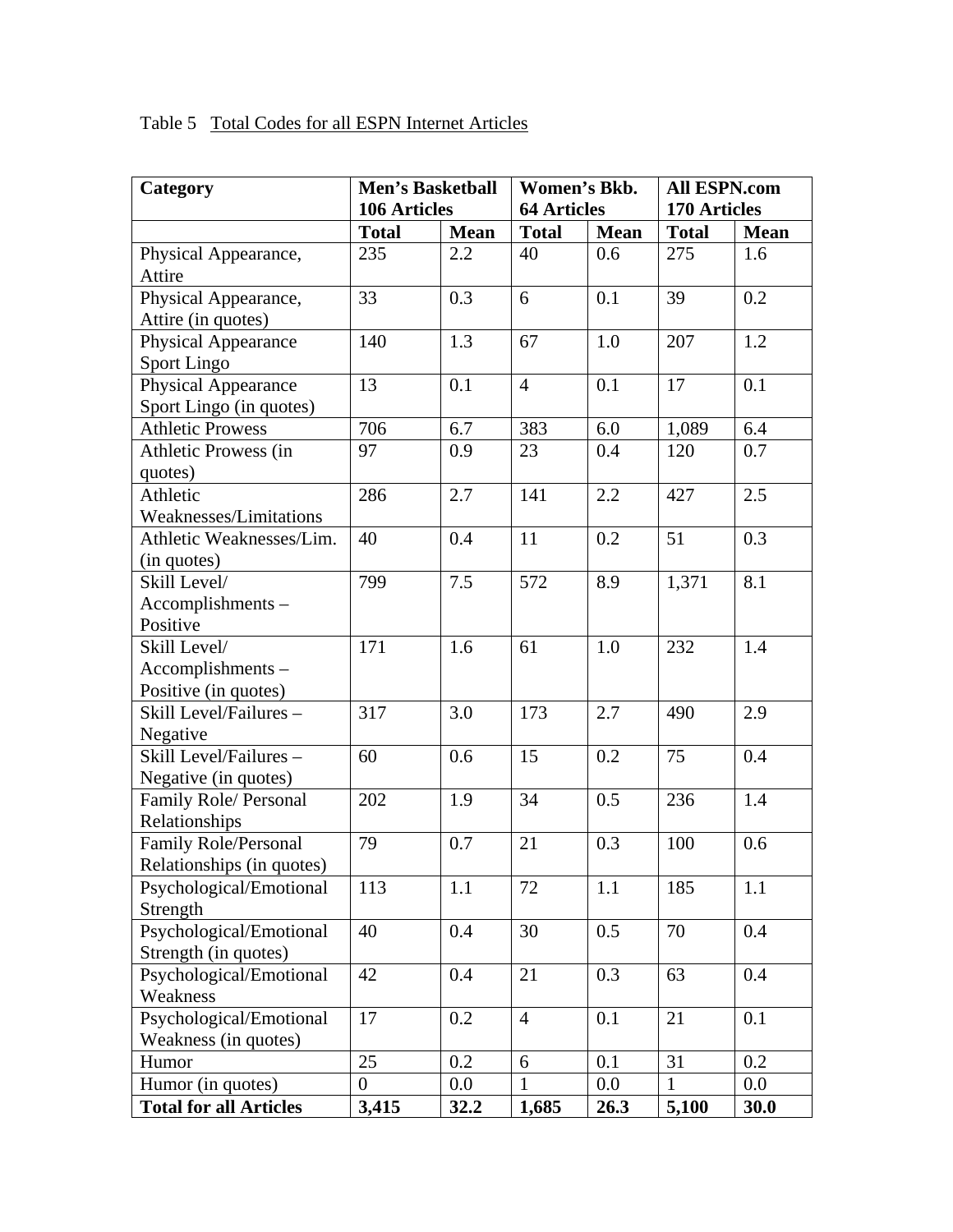#### **Summary and Discussion**

Overall, both Internet outlets predominantly covered the men's basketball tournament. Nearly all of the coverage on the women's tournament came from ESPN Internet. This was not surprising since the ESPN television networks broadcasted the entire women's tournament. CBS Television is the home of the NCAA Division I men's basketball tournament. CBS SportsLine, which often cross promotes for its television station, paid little attention to the women's tournament, since just five (6.3%) of the 79 CBS SportsLine articles in this study focused on women's basketball.

Findings from previous content analyses on sport media coverage indicated articles would be more likely to describe female athletes with descriptors on their physical appearance/attire, family role/personal relationships, athletic weaknesses/limitations, negative skill level/failures, psychological/emotional weakness, or by adding humor. In contrast, previous research indicated writers would be more likely to describe male athletes with descriptions of their athletic prowess/strength, positive skill level/accomplishments, and psychological/emotional strength (Billings et al., 2002; Elueze & Jones, 1998; Harris & Clayton, 2002; Messner et al., 2003; Messner et al., 1996; Vincent, 2004; Vincent et al., 2007). However, it was uncertain if these trends would emerge from this content analysis due to women's college basketball's increasing popularity and the examination of a new form of media content in the Internet (Real, 2006; Reynolds, 2004).

 The a priori coding results of this study contradicted the gender-specific stereotypes found in previous media studies. Surprisingly, eight of these nine assumptions listed above were unsubstantiated for online articles. The lone assumption that was upheld was articles on men's basketball included a higher average number of codes for athletic prowess/strengths. Interestingly, online writers were more likely to have included descriptors for physical appearances/attire and personal relationships/family roles when covering men's basketball than women's basketball. This contradicted previous media studies on gendered coverage, nearly all of which found descriptors on physical appearances or personal lives used more often in media commentary on female athletes than male athletes (e.g., Davis, 1997; Fink & Kensicki, 2002; Kane & Parks, 1992; Messner et al., 1996; Vincent, 2004). The majority of the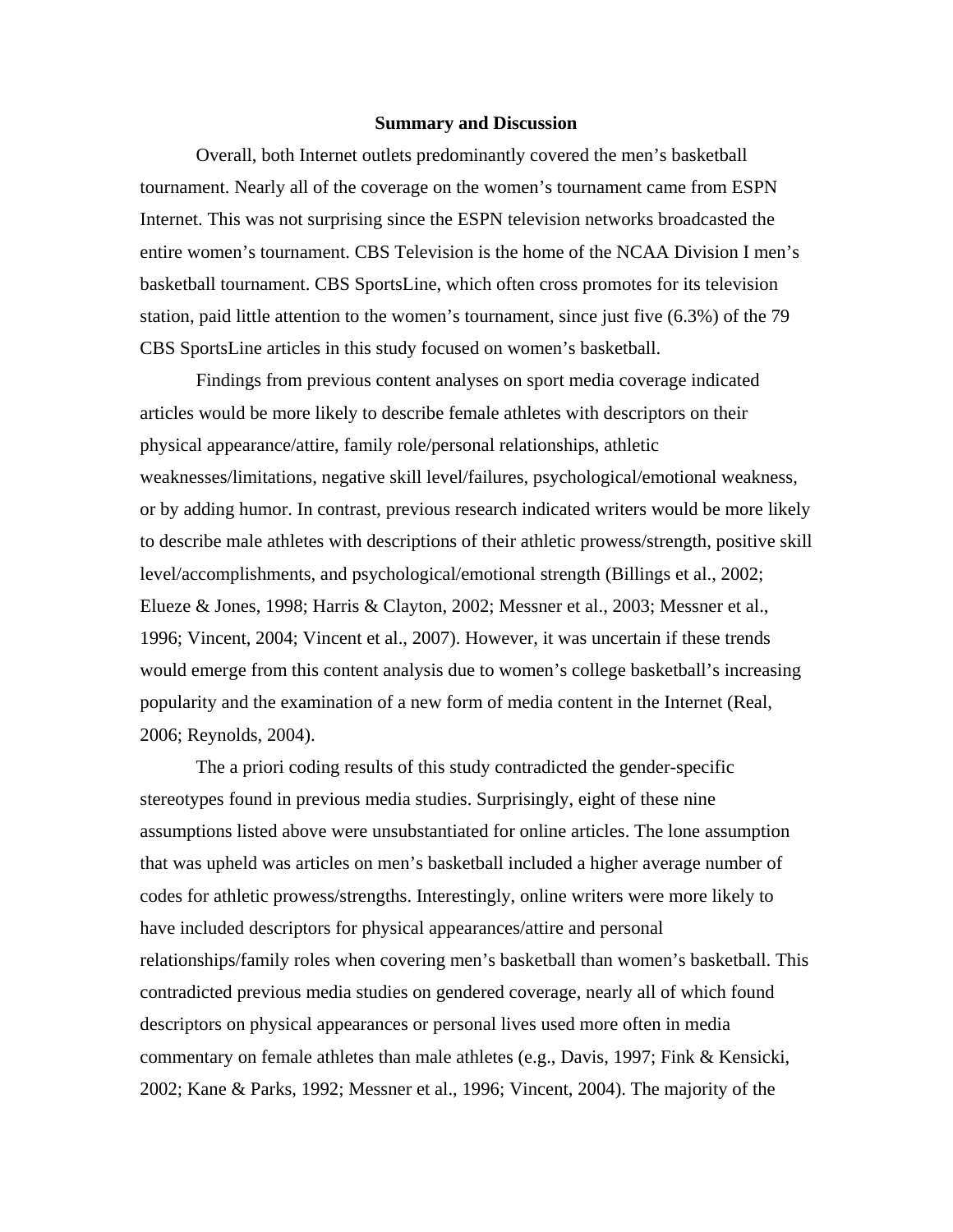findings of this study on descriptors used did not fully support the presence of masculine hegemony in Internet sports articles on March Madness.

Still, some findings were expected. The men's tournament did receive the vast majority of the overall coverage (72.3%). Within articles on CBS SportsLine, stories on men's basketball were far more likely to include descriptors of athletic prowess/strength than the few SportsLine published on women's basketball. Duncan and Hasbrook (1988) found similar results when comparing television commentary of women's college basketball with commentary on men's college basketball.

The unexpected results from the a priori coding of this research suggest online writers for at least the two examined media outlets may recognize female basketball players for their athleticism and skill level as much as they do for male players. They also provided more praiseworthy coverage of female athletes and did not reinforce masculine hegemony the way many media studies have shown has been done through coverage of women's sport in magazines, newspapers, and television stations (e.g., Bishop, 2003, Hargreaves, 1994; Kane, 1996; Messner et al., 2003; Pedersen et al, 2003). However, these results should not be generalized, since articles from only two media outlets were examined, and one of those two – ESPN Interent – had a vested interest in providing more and better coverage to the women's tournament, since its host television network carried the women's tournament.

## **Recommendations for Future Research**

There need to be additional studies to determine if masculine hegemony is present in Internet media coverage of women and men in sport, since this was the first known American study to examine gender-related Internet sports coverage. In general, research on Internet sport media coverage is in its infancy (Real, 2006). Therefore, exploratory studies on Internet sports coverage in a variety of areas would seem in order. These studies could examine content within specific Web sites on varying sports, or analyze content from multiple Internet sites on either one sport or a variety of sports. Exploratory studies on Internet sports coverage could also examine for quantitative and qualitative differences between mainstream sport sites covering a variety of women's sports and men's sports, such as CBS SportsLine and ESPN Internet, when compared to the more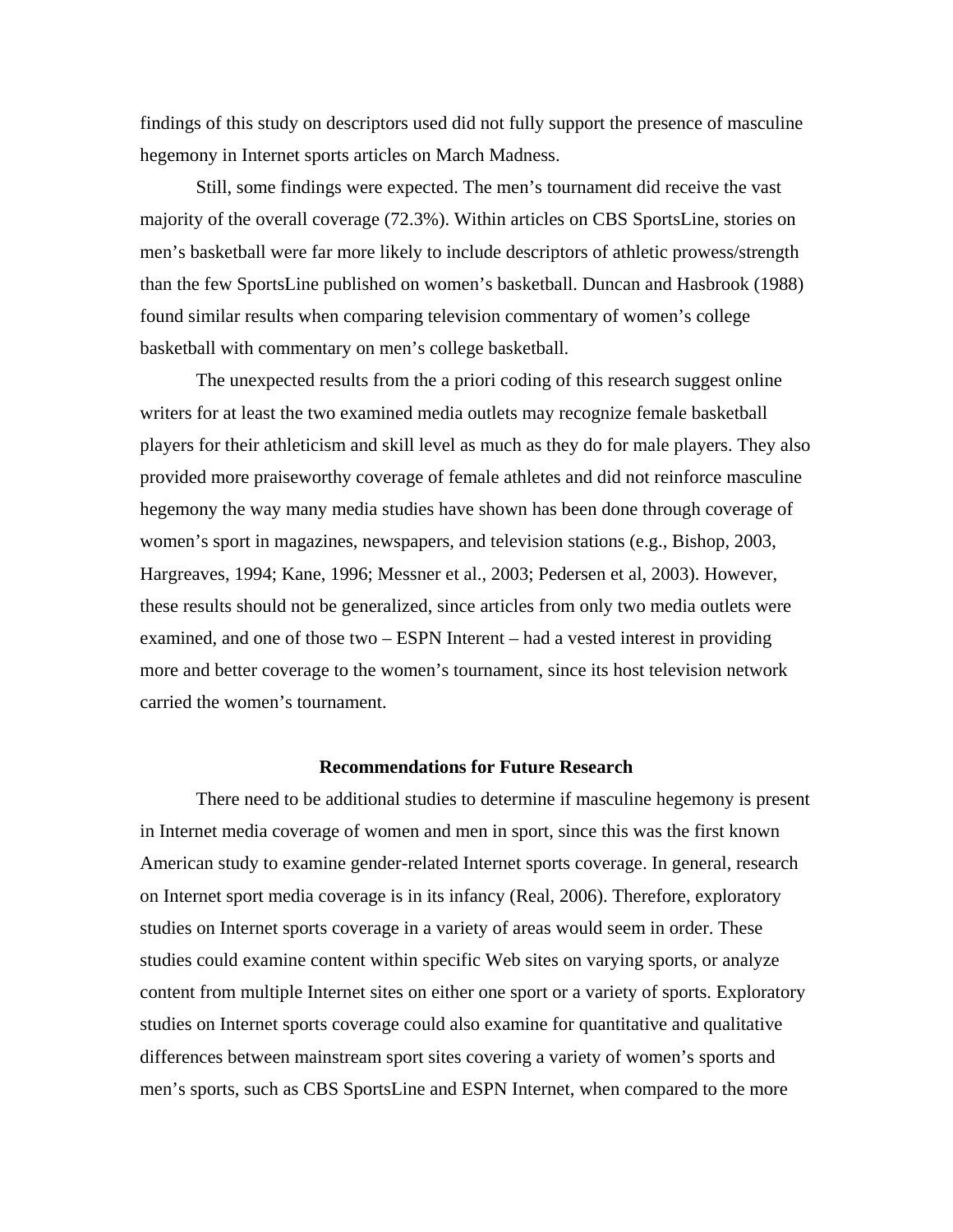sport-specific or team-focused sites, such as the host sites for the NBA and the WNBA, or the numerous college and professional team sites available for paid subscriptions on Rivals.com and scout.com.

## **REFERENCES**

- Beck, D., & Bosshart, L. (2003). Sports and the Internet. *Communication Research Trends, 22*(4), 14.
- Billings, A. C., Halone, K. K., & Denham, B. E. (2002). "Man, that was a pretty shot": An analysis of gendered broadcast commentary surrounding the 2000 men's and women's NCAA Final Four basketball championships. *Mass Communication & Society, 5*(3), 295-315.
- Bishop, R. (2003). Missing in action: Feature coverage of women's sports in Sports Illustrated. *Journal of Sport and Social Issues, 27*(2), 184-194.
- Carey, J. W., & Morgan, M., & Oxtoby, M. J. (1996). Intercoder agreement in analysis of responses to open-ended interview questions: Examples from Tuberculosis research. *Cultural Anthropology Methods, 8*(3), 1-5.
- ComScore Network (2005, June 2). *The score: Sports sites score*. Retrieved Feb. 27, 2006, from http://www.imediaconnection.com/content/6027.asp
- Cunningham, G. B. (2003). Media coverage of women's sport: A new look at an old problem. *Physical Educator, 60*(2), 43-50.
- Davis, L. R. (1997). *The swimsuit issue and sport: Hegmonic masculinity in Sports Illustrated.* Albany, NY: State University of New York Press.
- Duncan, M. C., & Brummett, B. (1987). The mediation of spectator sport. *Research Quarterly for Exercise and Sport, 58*(2), 168-177.
- Duncan, M. C., & Hasbrook, C. A. (1988). Denial of power in televised women's sports. *Sociology of Sport Journal, 5*(1), 1-21.
- Eastman, S. T., & Billings, A. C. (2001). Biased voices of sports: Racial and gender stereotyping in college basketball announcing. *Howard Journal of Communications, 12*(4), 183-202.
- Elueze, R., & Jones, R. L. (1998). A quest for equality: A gender comparison of the BBC's TV coverage of the 1995 World Athletics Championships. *World of Sport & Physical Activity Journal, 7*(1)*,* 45-67.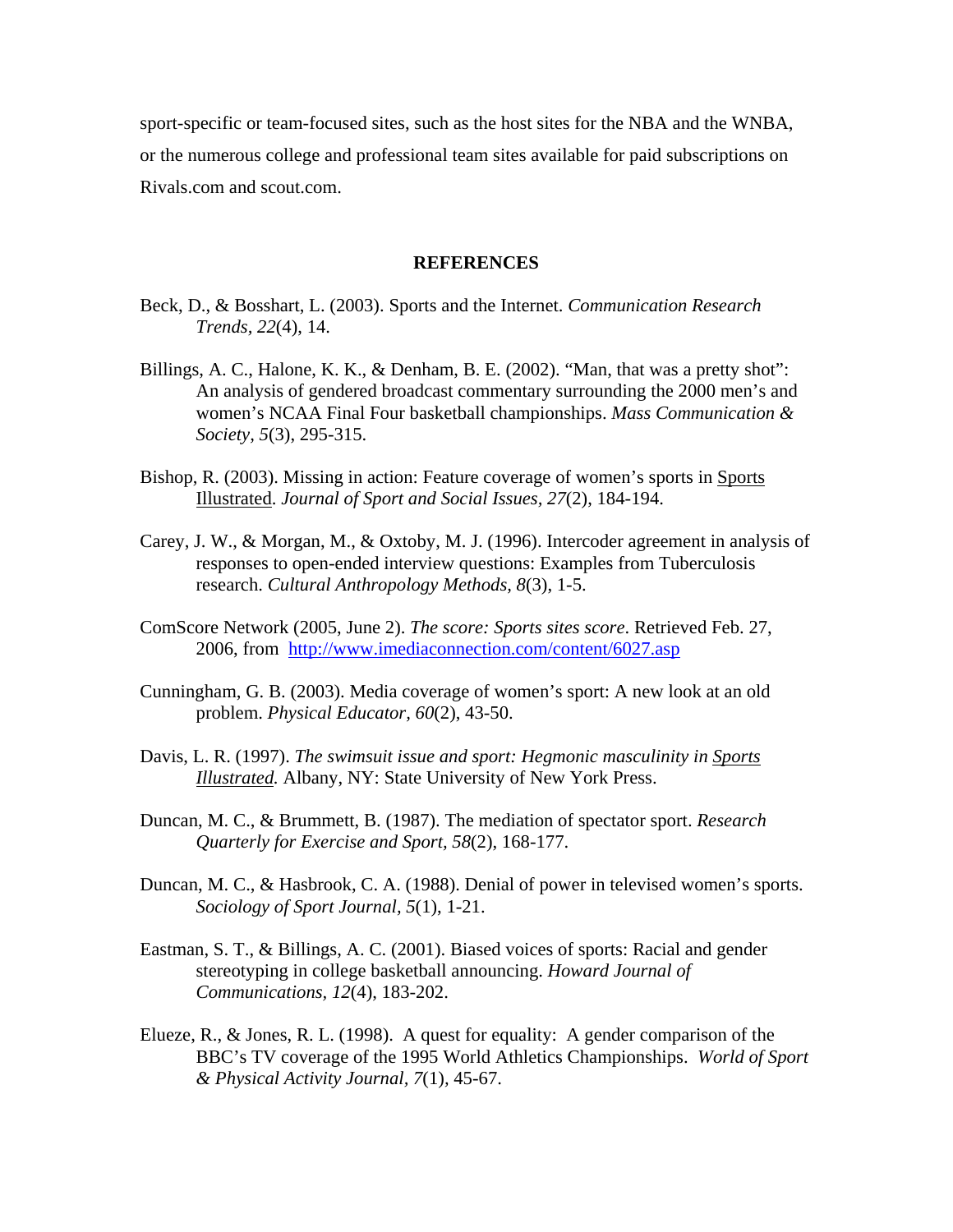- Fink, J. S., & Kensicki, L. J. (2002). An imperceptible difference: Visual and textual constructions of femininity in Sports Illustrated and Sports Illustrated for Women. *Mass Communication & Society, 5*(3), 317-339.
- Ginnetti, T. (2007, March 8). Ramblers ready, willing to extend season in NIT. Chicago Sun-Times. Retrieved March 10, 2007, from http://www.suntimes.com/sports/colleges/288040,CST-SPT-loy08.article.
- Gunter, B. (2000). *Media research methods*. London: Sage.
- Hallmark, J. R., & Armstrong, R. N. (1999). Gender equity in televised sports: A comparative analysis of men's and women's NCAA Division I basketball championship broadcasts, 1991-1995. *Journal of Broadcasting & Electronic Media, 43*(2), 222-235.
- Hardin, M., Lynn, S., Walsdorf, K., & Hardin, B. (2002). The framing of sexual differences in Sports Illustrated for Kids editorial photos. *Mass Communication and Society, 5*(4), 341-360.
- Hargreaves, J. (1994). *Sporting females: Critical issues in the history and sociology and women's sports.* New York: Routledge.
- Harris, J., & Clayton, B. (2002). Femininity, masculinity, physicality and the English tabloid press: The case of Anna Kournikova. *International Review for the Sociology of Sport, 37*(3-4), 397-413.
- Higgs, C. T., Weiller, K. H., & Martin, S. B. (2003). Gender bias in the 1996 Olympic Games: A comparative analysis. *Journal of Sport and Social Issues, 27*(1), 52-64.
- Holsti, O. R. (1969). *Content analysis for the social sciences and humanities*. Reading, MA: Addison-Wesley.
- Jones, D. (2004). Half the story? Olympic women on ABC news online. *Media International Australia – Incorporating Culture & Policy, 15*. Retrieved March 18, 2006 from EBSCOhost Web site: http://epnet.com
- Kaid, L. L., Wadsworth, A. J. (1989). Content analysis. In P. Emmert & L. Barker (Eds.), *Measurement of communication behavior* (pp. 197-217). New York: Longman.
- Kane, M. J. (1996). Media coverage of the Post Title IX female athlete: A feminist analysis of sport, gender, and power. *Duke Journal of Gender Law & Public Policy, 3*(1), 95-127.
- Kane, M. J., & Parks, J. B. (1992). The social construction of gender difference and hierarchy in sport journalism – Few new twists on very old themes. *Women in*  Sport & Physical Activity Journal, 1(1), 49-83.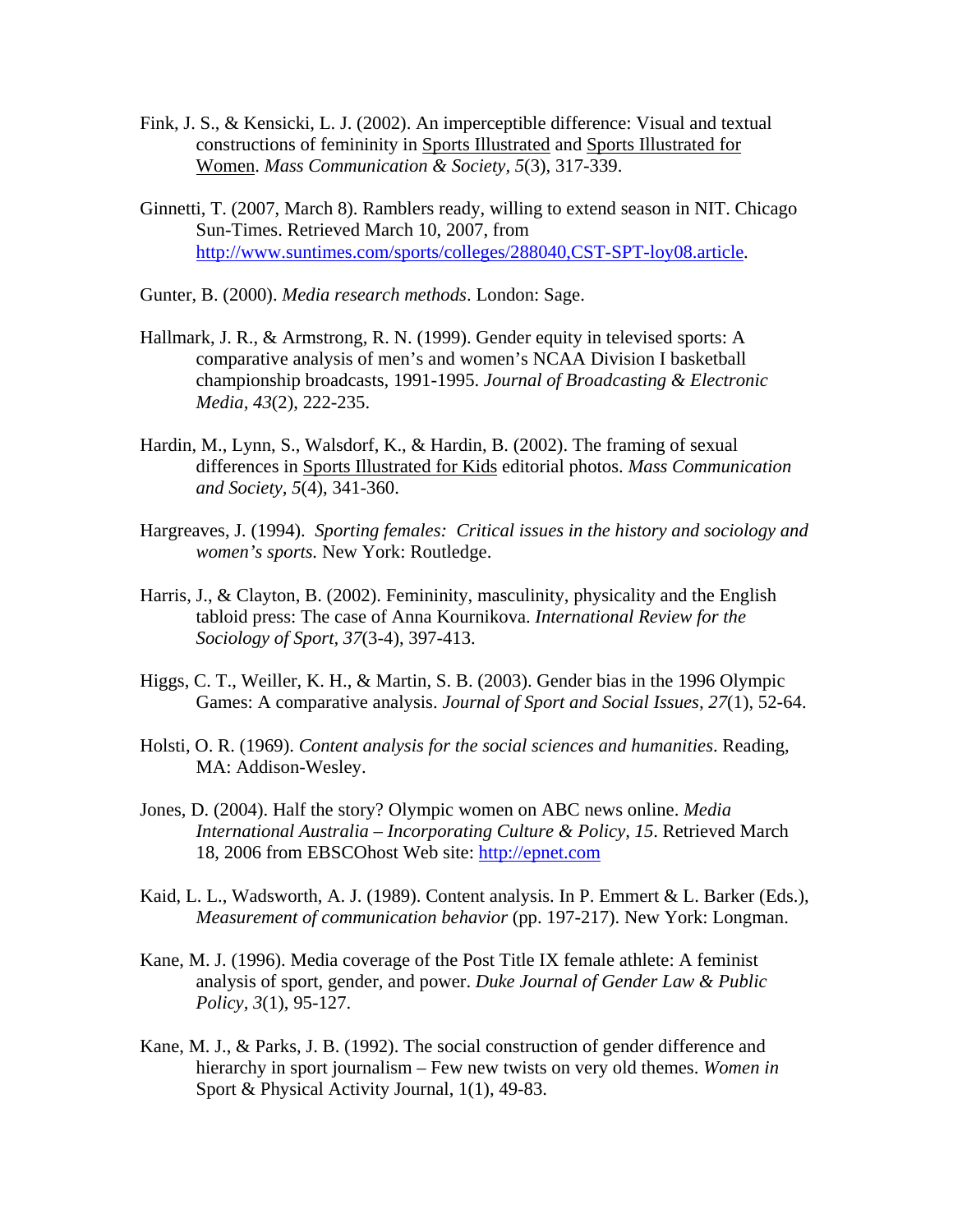- Kinkema, K. M., Harris, J. C. (1998). MediaSport studies: Key research and emerging Issues. In L. A. Wenner (Ed.), *MediaSport* (pp. 27-54). London: Routledge.
- Krippendorf, K. (2004). *Content analysis: An introduction to its methodology*  $(2^{nd}$  ed.). Thousand Oaks, CA: Sage.
- Lombard, M., Snyder-Duch, J., & Bracken, C. C. (2002). Content analysis in mass communication: Assessment and reporting of intercoder reliability. *Human Communication Research, 28*(4), 587-604.
- Lumpkin, A., & Williams, L. D. (1991). An analysis of Sports Illustrated feature articles, 1954-87. *Sociology of Sport Journal, 8*(1), 16-32.
- Matheson, V. A., & Baade, R. (2004). An economic slam dunk or March madness? Assessing the economic impact of the NCAA basketball tournament. In J. Fizel & R. Fort (Eds.), *The economics of college sports* (pp. 111-133). Westport, CT: Praeger.
- Messner, M. A., Duncan, M. C., & Cooky, C. (2003). Silence, sports bras, and wrestling porn: Women in televised sports news and highlight shows. *Journal of Sport and Social Issues, 27*(1), 38-51.
- Messner, M. A., Duncan, M. C., & Jensen, K. (1996). Separating the men from the girls: The gendered language of televised sports. *Gender and Society, 7*(1), 121-137.
- Messner, M. A., Duncan, M. C., & Wachs, F. L. (1996). The gender of audience building: Televised coverage of women's and men's NCAA basketball. *Sociological Inquiry, 66*(4), 422-440.
- Miloch, K. S., Pedersen, P. M., Smucker, M. K., & Whisenant, W. A. (2005). The current state of women print journalists: An analysis of the status and careers of females in newspapers sports departments. *Public Organization, 5*(3), 219-232.
- Neuendorf, K. A. (2002). *The content analysis guidebook*. Thousand Oaks, CA: Sage
- Pedersen, P. M. (2002). Examining equity in newspaper photographs: A content analysis of the print media photographic coverage of interscholastic athletics. *International Review for the Sociology of Sport, 37*(3-4), 303-318.
- Pedersen, P. M., Whisenant, W. A., & Schneider, R. G. (2003). Using a content analysis to examine the gendering of sports newspaper personnel and their coverage. *Journal of Sport Management, 17*(4), 376-393.
- Real, M. (2006). Sports online: The newest player in mediasport. In A. A. Raney & J. Bryant (Eds.), *Handbook of Sports and Media* (pp. 171-184). Mahwah, NJ: Lawrence Erlbaum Associates.